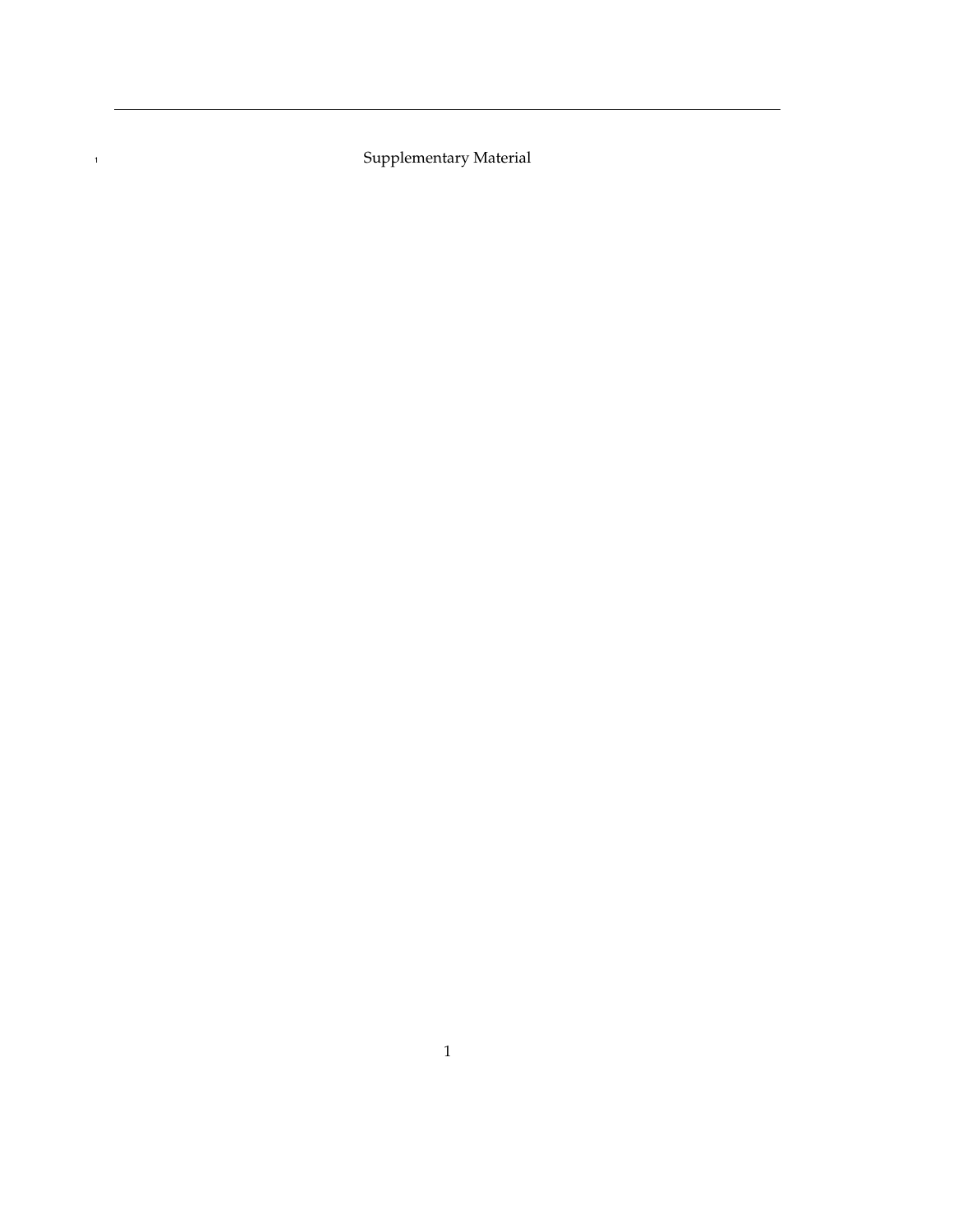**Instructions:** The following questionnaire consists of a set of statements, which describe oneself. Each statement may apply to you to a different extent ("Disagree", "Rather Disagree", "Rather Agree", and "Agree"). To fill in the questionnaire, please place a cross in the corresponding box. Please answer every statement. Should you feel unsure what to indicate, cross the one answer that suits you the most.

- It gives me a kick when things work out as planned.
- I get frustrated pretty easily if something doesn't work out as I had hoped.
- Even small things make me really happy.
- I become flustered quickly when I realize that I did something wrong.
- I sadden quickly if I don't attain a goal I was aiming for.
- You can barely stop me once I set myself a goal.
- If someone criticizes me, I get insecure and nervous.
- Even little everyday mishaps can really frustrate me.
- The prospect of success energizes me.
- If I feel that what I am doing goes wrong, I get anxious and insecure quickly.
- It stimulates me when I feel that I can attain a personal goal.
- I am easily delighted.
- I can get really sad if something doesn't work out the way I wanted it to.
- Even little mishaps unsettle me considerably.
- It makes me very happy to achieve a goal I strove for.
- I get rather seldom really excited about something.
- If I do something wrong, I immediately fear the consequences.
- Even little mishaps really disappoint me.
- I rarely get excited, even when I get something that I really wanted.
- Even little incentives can strongly motivate me.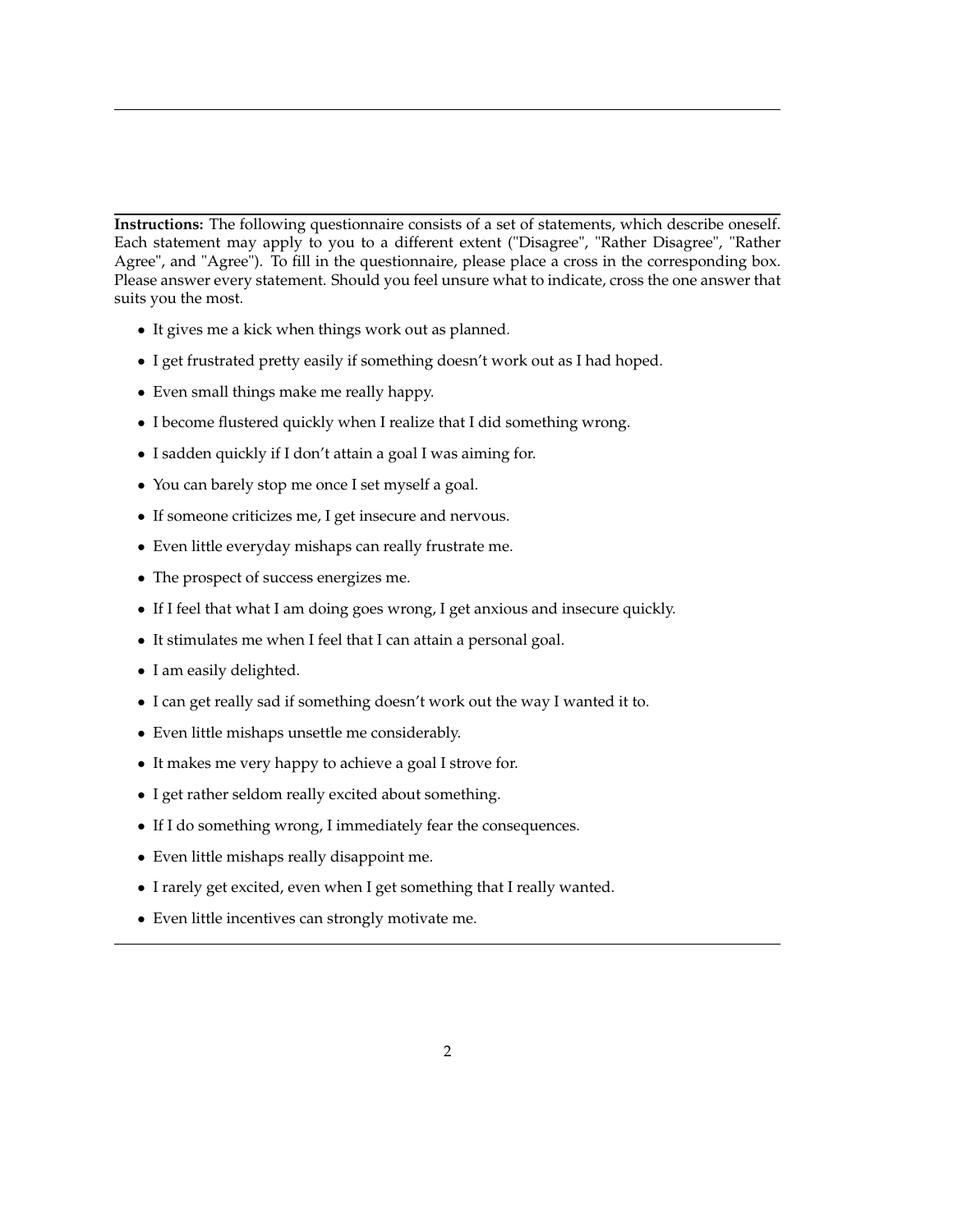## *0.1. Details about BAS*

 Regarding internal reliability, Cronbach's alpha for these questionnaire measures are as fol- lows: BIS I (0.84), BIS II (0.79), BAS I (0.74), BAS II (0.75) [9]. Regarding external validity of BAS more generally, previous reports have examined the relation of BAS to affective, para/sympathetic, neurophysiological and behavioral indices. The original publication [6] demonstrated that BAS re- ward responsiveness predicted positive affect during reward anticipation. More specifically, BAS reward responsiveness has been associated with stronger sexual arousability and excitability [5, 1]. Subsequent imaging literature work has produced evidence that reward responsiveness predicts the strength of blood oxygen level dependent (BOLD) MRI responses to appetitive visual stimuli, including erotic stimuli, within the classical "reward network" [8, 2, 3, 10]. Also relevant to our task is a related paper showing that BAS predicts frontoparietal responses to monetary incentives [7]. Interestingly, in contrast to imaging work, psychophysiological work has shown that BAS reward responsiveness does not correlate strongly with other reliable sympathetic and parasym- pathetic indices of reward [4]. While BAS reward responsiveness has been related to behavioral performance on some tasks, e.g. the Iowa gambling task, inconsistencies remain in the litera-<sup>17</sup> ture [11]. Furthermore, the relation of these tasks to simple reward responsivity is often unclear. For example, Iowa gambling performance incorporates punishment, reward and learning. Our work was partly motivated by the issue of their external validity: in particular we wanted to ask whether self-reported BAS II can predict behavioral reward responsiveness in a simple task which <sup>21</sup> quantifies energetic responsivity to incidental reward-cues. We quantified this cue-dependent in- vigoration in terms of its interference on an instrumental task, in which subjects could earn money for each button press.

 [1] Anton Aluja and Rafael Torrubia. Hostility-aggressiveness, sensation seeking, and sex hor-mones in men: re-exploring their relationship. *Neuropsychobiology*, 50(1):102–107, 2004.

 [2] César Ávila Rivera, Gabrielle Garbin, Ana Sanjuán Tomás, Cristina Forn Frias, Al-fonso Roberto Barrós Loscertales, Juan Carlos Bustamante, Aina Rodríguez Pujadas, Vicente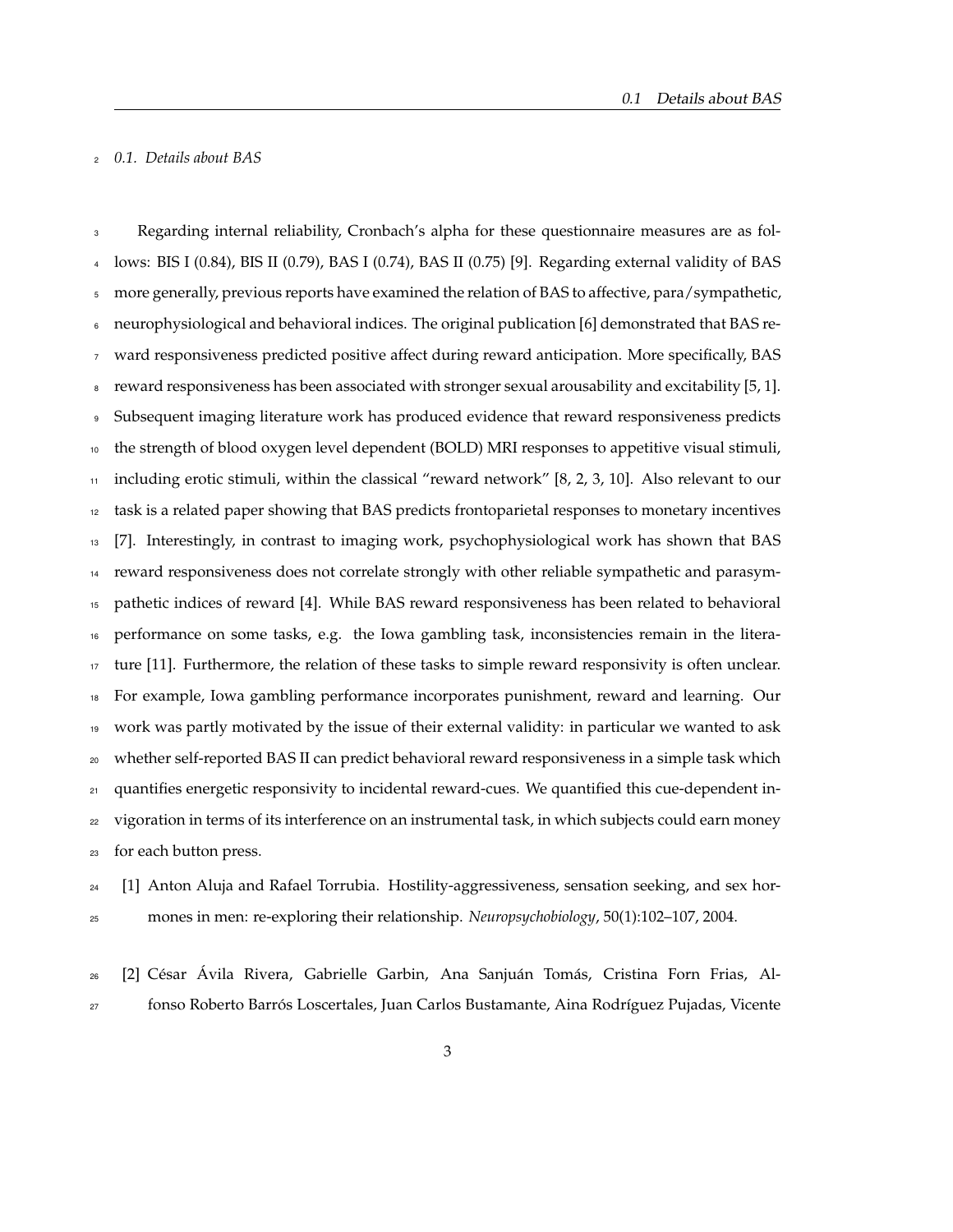| 28 | Belloch, and María Antonia Parcet Ibars. Frontostriatal response to set switching is moder-      |
|----|--------------------------------------------------------------------------------------------------|
| 29 | ated by reward sensitivity. 2011.                                                                |
| 30 | [3] Alfonso Barrós-Loscertales, Noelia Ventura-Campos, Ana Sanjuán-Tomás, Vicente Belloch,       |
| 31 | Maria-Antònia Parcet, and César Ávila. Behavioral activation system modulation on brain          |
| 32 | activation during appetitive and aversive stimulus processing. Social cognitive and affective    |
| 33 | neuroscience, 5(1):18-28, 2010.                                                                  |
| 34 | [4] Sharon L Brenner, Theodore P Beauchaine, and Patrick D Sylvers. A comparison of psy-         |
| 35 | chophysiological and self-report measures of bas and bis activation. Psychophysiology, 42(1):    |
| 36 | 108-115, 2005.                                                                                   |
| 37 | [5] Deanna Carpenter, Erick Janssen, Cynthia Graham, Harrie Vorst, and Jelte Wicherts. Women's   |
| 38 | scores on the sexual inhibition/sexual excitation scales (sis/ses): Gender similarities and dif- |
| 39 | ferences. Journal of Sex Research, 45(1):36-48, 2008.                                            |
| 40 | [6] C.S. Carver and T.L. White. Behavioral inhibition, behavioral activation, and affective re-  |
| 41 | sponses to impending reward and punishment: The bis/bas scales. Journal of personality and       |
| 42 | social psychology, 67(2):319, 1994.                                                              |
| 43 | [7] D. Engelmann and U. Fischbacher. Indirect reciprocity and strategic reputation building in   |
| 44 | an experimental helping game. Games and economic behavior, 67(2):399-407, 2009.                  |
| 45 | [8] Tim Hahn, Thomas Dresler, Ann-Christine Ehlis, Michael M Plichta, Sebastian Heinzel,         |
| 46 | Thomas Polak, Klaus-Peter Lesch, Felix Breuer, Peter M Jakob, and Andreas J Fallgatter. Neu-     |
| 47 | ral response to reward anticipation is modulated by gray's impulsivity. Neuroimage, 46(4):       |
| 48 | 1148-1153, 2009.                                                                                 |
| 49 | [9] Johannes Hartig and Helfried Moosbrugger. Die "ARES-Skalen" zur Erfassung der individu-      |

 ellen BIS-und BAS-Sensitivität. *Zeitschrift für Differentielle und Diagnostische Psychologie*, 24(4): 293–310, 2003.